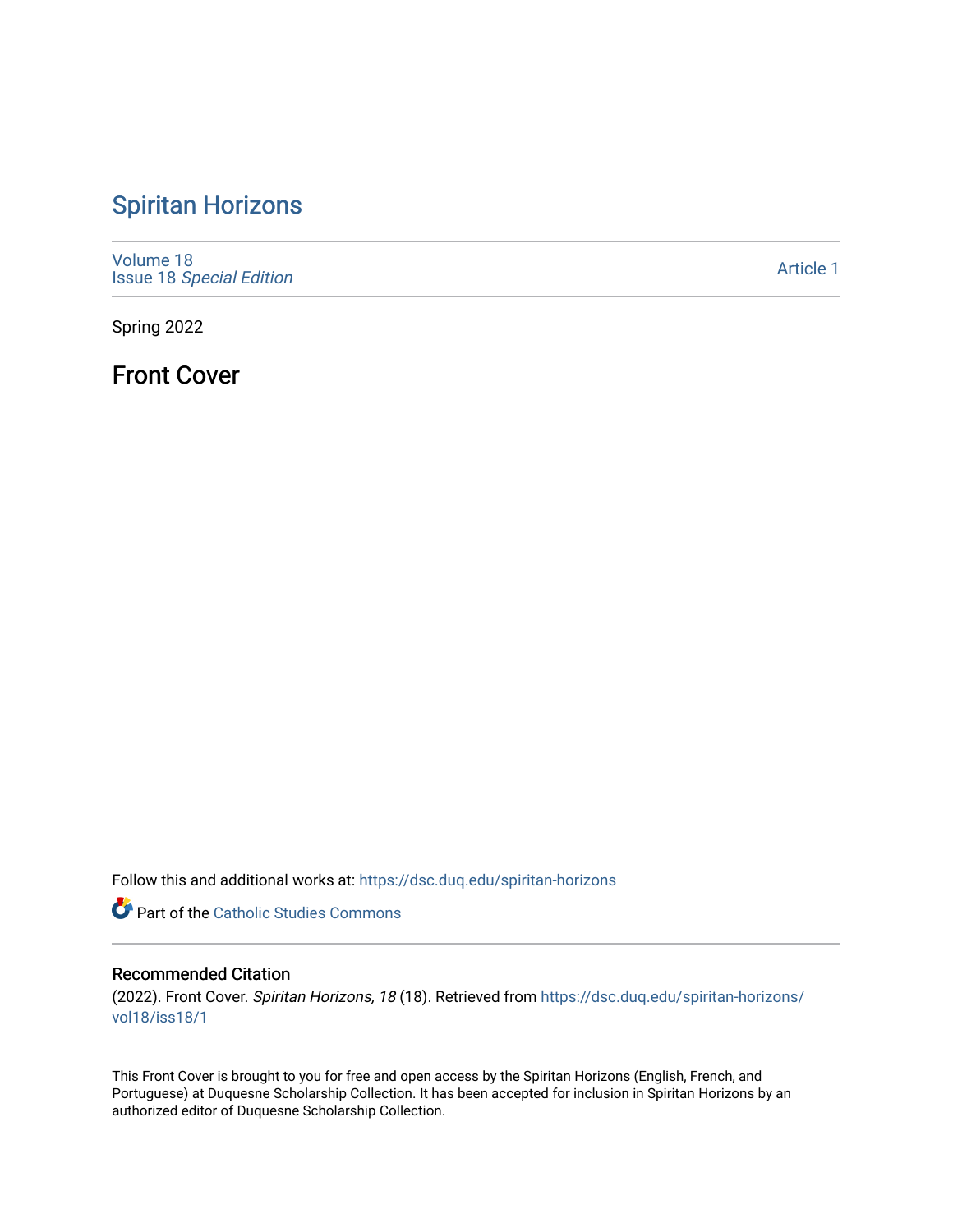**ISSUE 18, 2022 SPECIAL EDITION** 

ISSN 1933-1762



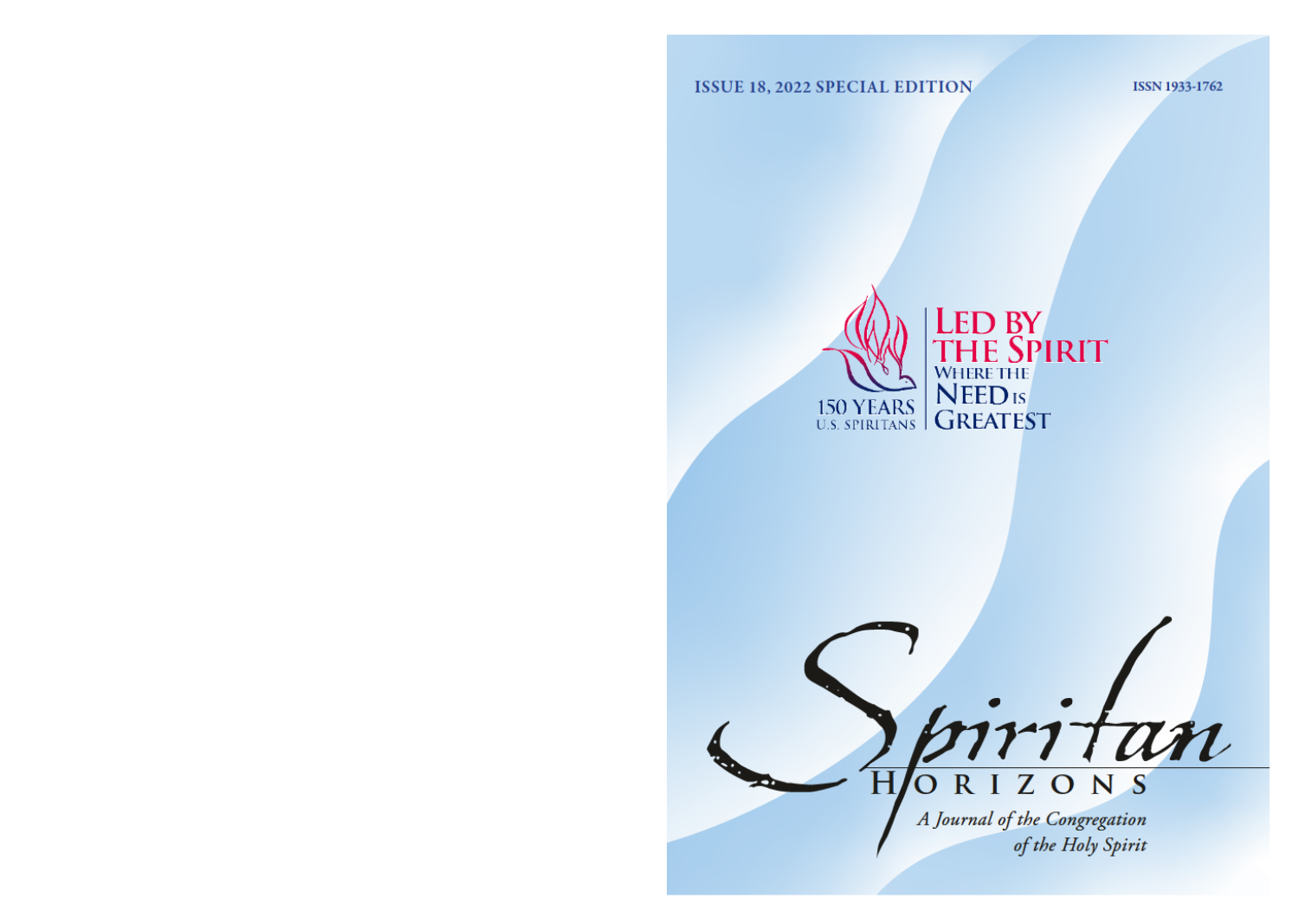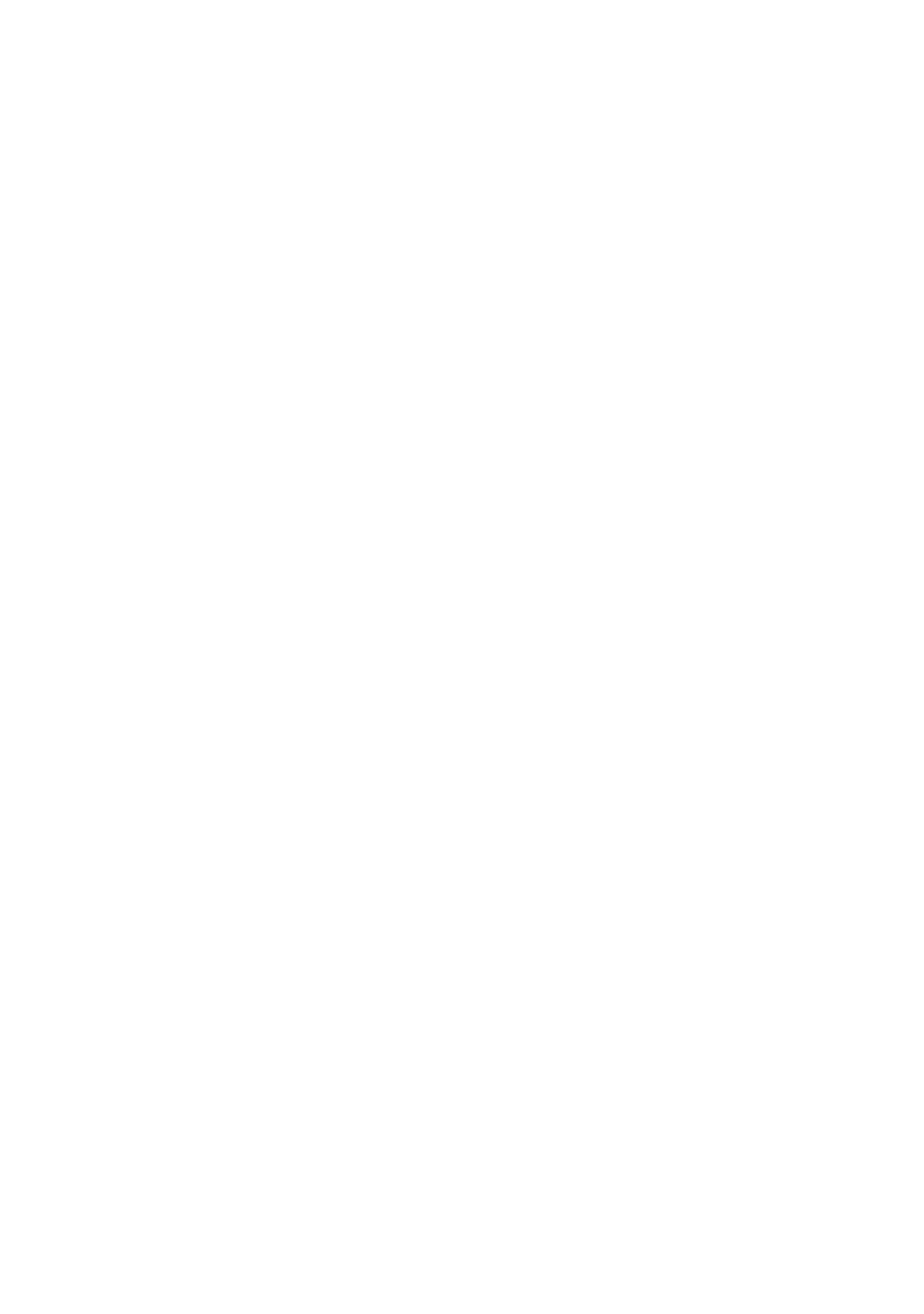Divine Spirit, I wish to be before you as a light feather, May your breath carry me off where it wishes

> Father Libermann's commentary on John 3:8 Myles Fay, Jesus through Jewish Eyes, vol. 1, 73

We look on Mary's Heart as a perfect model of that apostolic zeal which should burn within us

> Spiritan Anthology, 1, 271 "Provisional Rule," Notes et Documents, II, 235-65



United States Spiritan Assembly, Duquesne University, May 2010